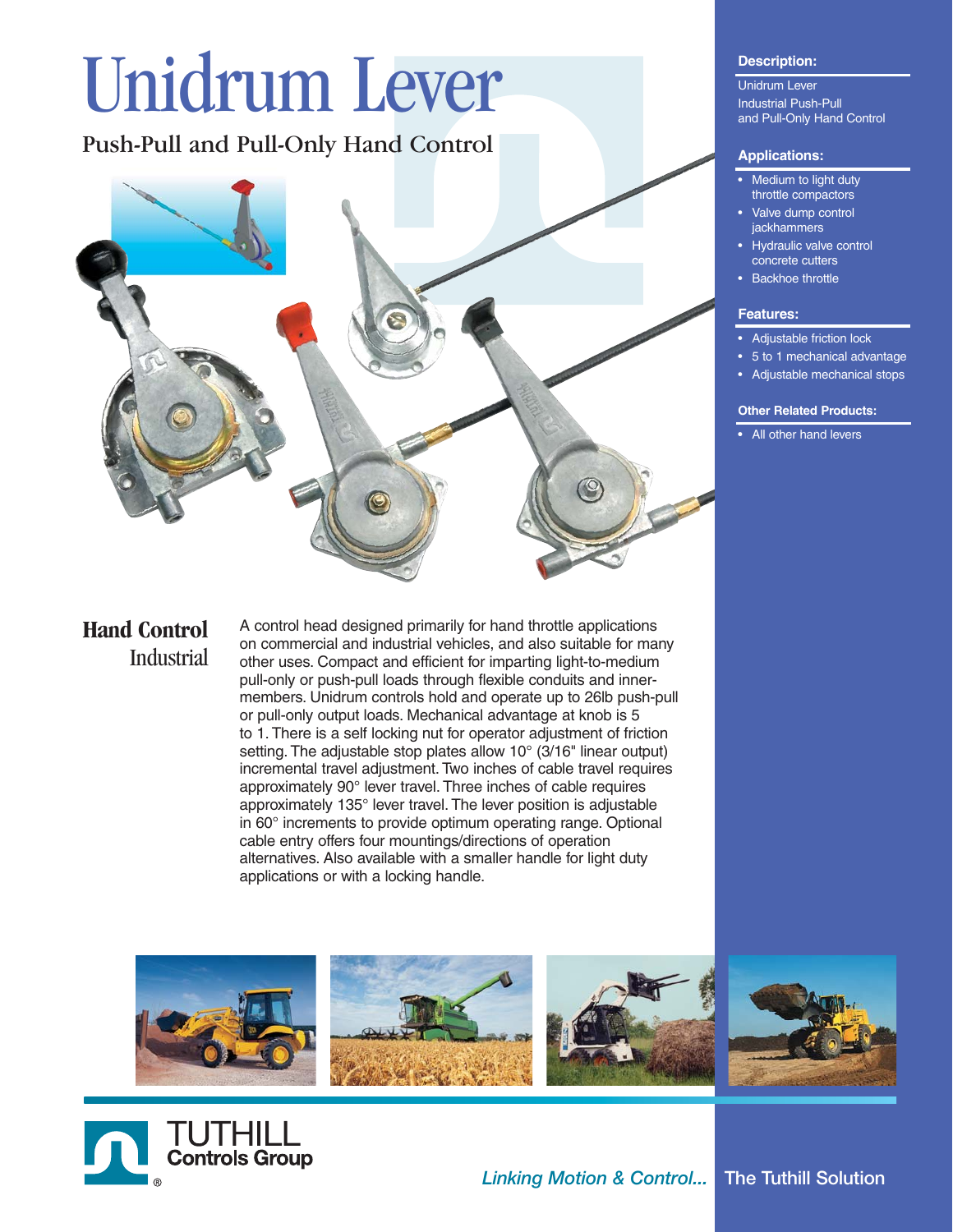# Unidrum Lever

- Hold and operate up to 25lb push-pull or pull-only output load. Mechanical advantage at knob is 5/1.
- Self-locking nut for operator adjustment of friction setting.
- Adjustable stop plates allow 10° incremental travel adjustment.
- Lever position is adjustable in 60° increments.
- Four optional cable entry alternatives.
- Rugged diecast zinc alloy material.
- Mount with (4) 3/16" screws or bolts.







# **CH260 CH220 (Miniature)**





### **Cable Exit Positions**



All line art dimensions are represented in inches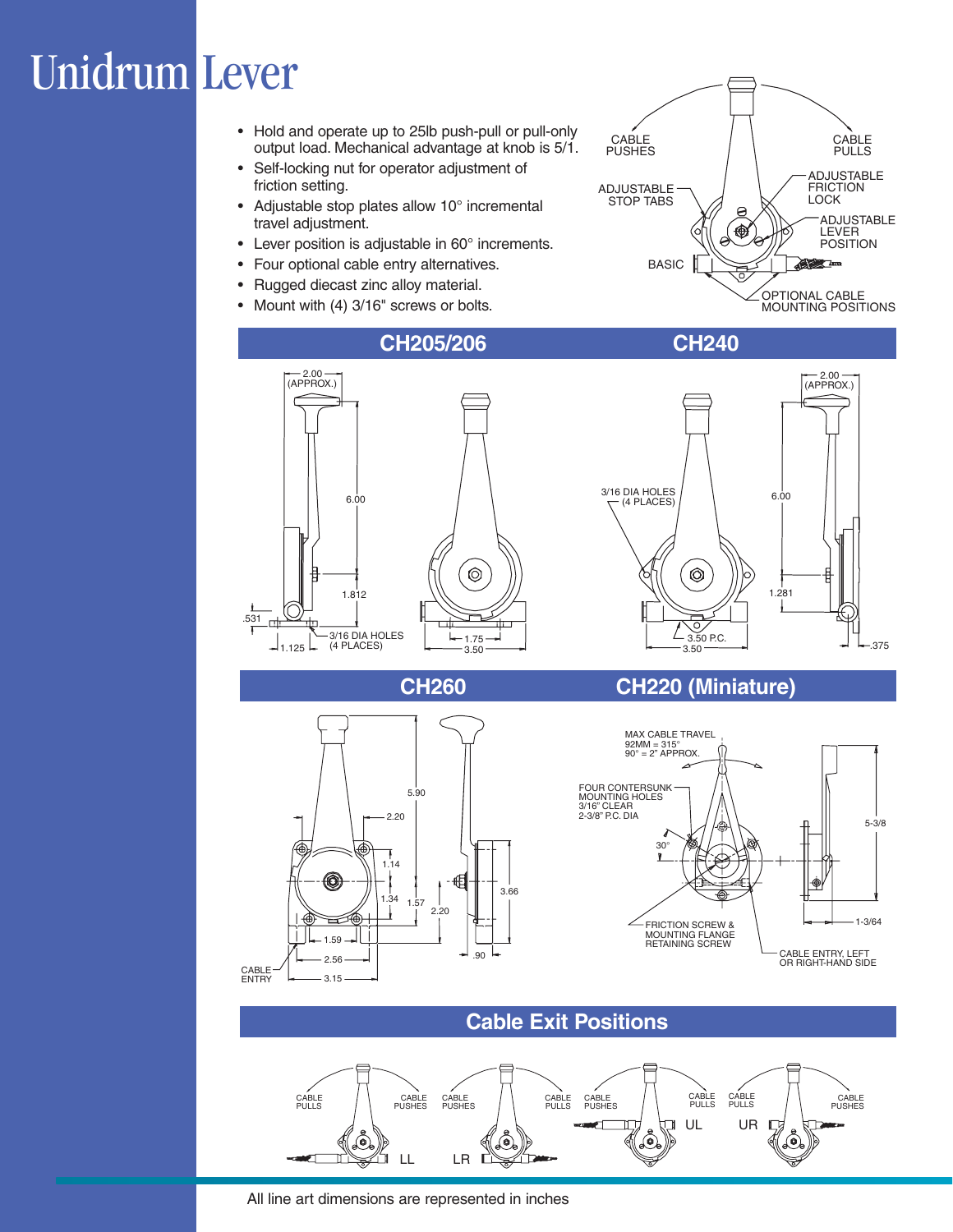# **CH290 (Unidrum Operator Positive Lock)**

- Hold and operate up to 26lb push-pull or pull-only output load. Mechanical advantage at knob is 5/1.
- Self-locking nut for operator adjustment of friction setting.
- Adjustable stop plates allow 10° (.2 linear output) incremental travel adjustment. 2" of cable travel requires approximately 90° lever travel.
- Optional cable entry.
- Rugged diecast zinc alloy material.



# Output End Configurations



#### **Output End Configurations Codes**

- 1 Threaded Swivel
- 2 Grooved Swivel
- 3 Threaded Swivel
- 4 Grooved Swivel
- 5 Threaded Cap
- 6 Grooved Cap